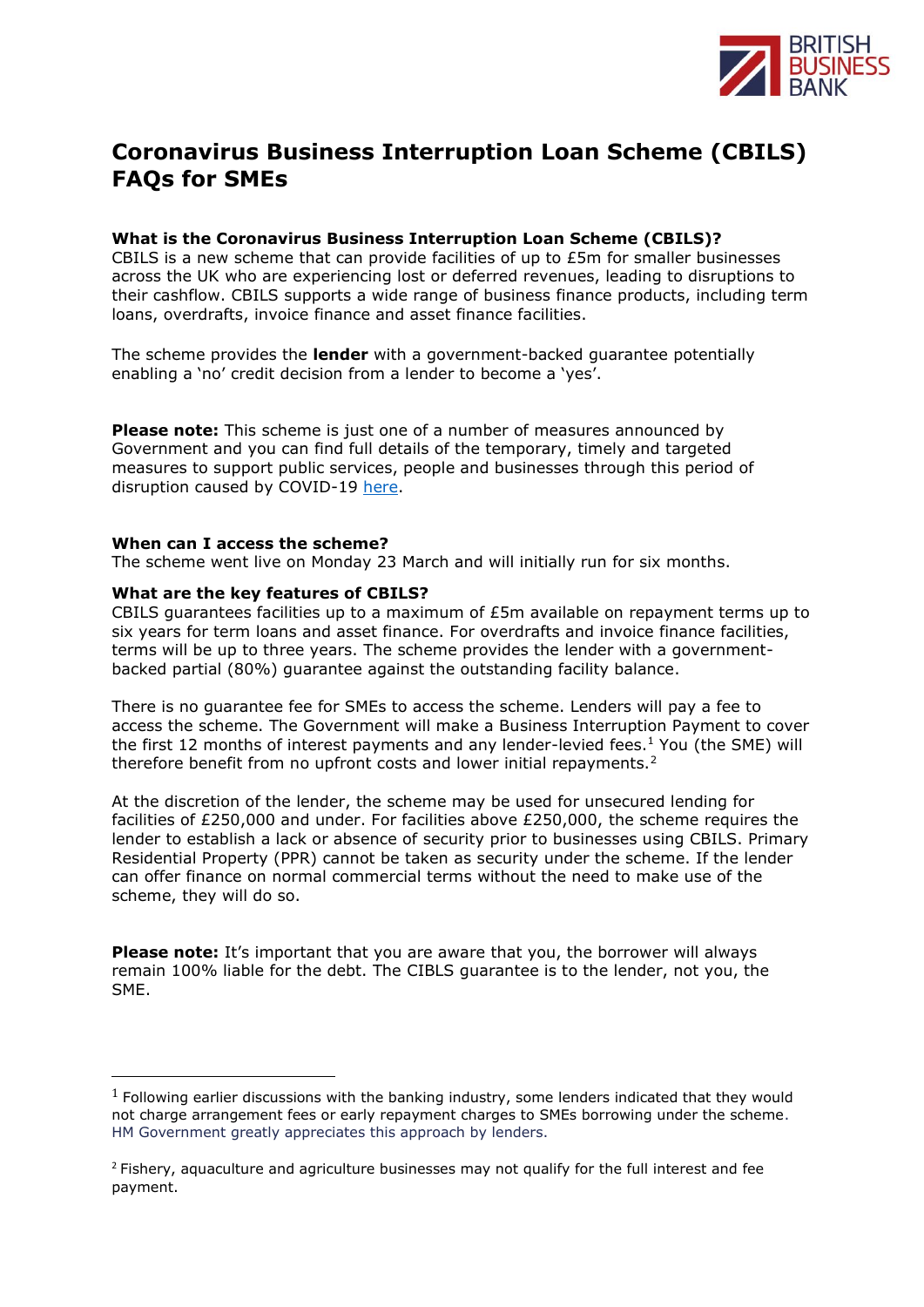

# **How do I know if I'm eligible to apply?**

Smaller businesses (SMEs) from all sectors<sup>3</sup> can apply for the full amount of the facility, up to a maximum of £5m.

To be eligible for a facility under CBILS, your business must:

- Be UK based in its business activity with annual turnover of no more than £45m
- Have a borrowing proposal which, were it not for the COVID-19 pandemic, would be considered viable by the lender, and for which the lender believes the provision of finance will enable your business to trade out of any short-to-medium term difficulty
- If the lender can offer finance on normal commercial terms without the need to make use of the scheme, they will do so.

#### **How can I access the scheme?**

CBILS is available through the British Business Bank's 40+ accredited lenders, which are listed on the British Business Bank website [here.](https://www.british-business-bank.co.uk/ourpartners/coronavirus-business-interruption-loan-scheme-cbils/accredited-lenders/)

In the first instance, businesses should approach their own provider – ideally via the lender's website. They may also consider approaching other lenders if they are unable to access the finance they need.

Decision-making on whether you are eligible for CBILS is fully delegated to the 40+ accredited CBILS lenders. These lenders range from high-street banks, to challenger banks, asset-based lenders and smaller specialist local lenders.

**Note:** if the accredited lender can offer finance on normal commercial terms without the need to make use of the scheme, they will do so.

#### **Additional application notes:**

Given there is likely to be a big demand for facilities once the scheme goes live, we ask you to please:

- Consider applying via the lender's website in the first instance. Telephone lines are likely to be busy and branches may have limited capacity to handle enquiries due to social distancing
- Consider the urgency of your need  $-$  it is possible that some businesses may be looking for regular longer-term finance rather than 'emergency' finance, and there may other businesses with a more urgent need to speak with a lender

#### **What are the fees to borrow under CBILS?**

There is no guarantee fee for SMEs to use the CBILS scheme. Lenders will pay a fee to access the scheme.

<sup>&</sup>lt;sup>3</sup> The following trades and organisations are not eligible to apply: Banks, Building Societies, Insurers and Reinsurers (but not insurance brokers); The public sector including state funded primary and secondary schools; Employer, professional, religious or political membership organisation or trade unions.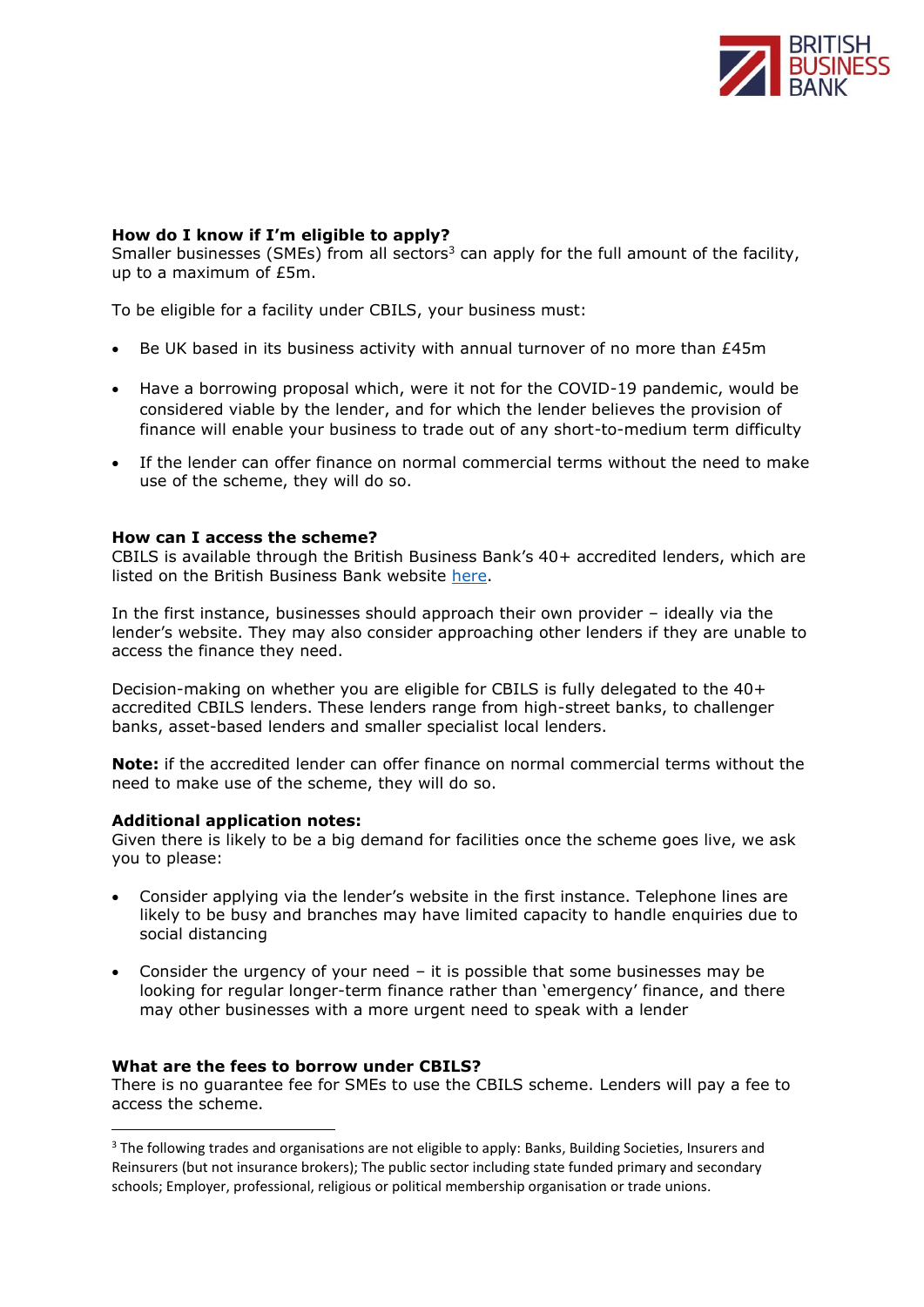

# **What types of finance are available and who offers which type?**

CBILS supports a wide range of business finance facilities, including:

- Term loans
- Overdrafts
- Asset finance
- Invoice finance

**Note:** Not every lender can provide every type of finance listed.

CBILS is available through the British Business Bank's 40+ accredited lenders, which are listed on the British Business Bank website [here.](https://www.british-business-bank.co.uk/ourpartners/coronavirus-business-interruption-loan-scheme-cbils/accredited-lenders/)

## **What types of businesses is CBILS for?**

The scheme is designed to support smaller businesses (SMEs) who don't meet a lender's normal lending requirements for a fully commercial loan or other facility, but who are considered viable in the longer-term.

## **Is the scheme appropriate for Start-ups?**

Potentially, if your business activity is primarily UK-based. For early stage businesses in their first two years of trading, the British Business Bank's Start Up Loans programme (loans £500 to £25,000 at 6% p.a. interest) may be more suitable. Visit [www.startuploans.co.uk](http://www.startuploans.co.uk/) for more information.

## **Will I need security to get a CBILS-backed loan?**

At the discretion of the lender, the scheme may be used for unsecured lending for facilities of £250,000 and under. For facilities above £250,000, it requires the lender to establish a lack or absence of security prior to businesses using CBILS. Primary Residential Property (PPR) cannot be taken as security under the scheme.

**Note:** If the lender can offer finance on normal commercial terms without the need to make use of the scheme, they will do so.

## **Do I need to evidence that I have a viable business?**

Yes. You must show in your borrowing proposal that were it not for the COVID-19 pandemic, your business would be considered viable by the lender, and for which the lender believes the provision of finance will enable your business to trade out of any short-to-medium term difficulty.

## **I have an existing EFG Facility with my lender that I need to discuss. What do I do?**

If you have a query about an active EFG facility, you should approach your current provider – ideally via their website, and not the British Business Bank.

## **Are there any restrictions on a Borrower refinancing their EFG Facility to a CBILS Facility?**

If you have a query about an active EFG facility, you should approach your own provider – ideally via their website – and not the British Business Bank. Any request for refinancing an existing EFG facility will be at each individual Lender's discretion, be subject to certain limits, and you meeting the CBILS eligibility criteria.

## **What's happening to the old Enterprise Finance Guarantee Scheme (EFG)?**

The EFG scheme is temporarily suspended at this point in time. If you wish to apply for a financing facility, your lender will be able to assess if you are eligible under CBILS.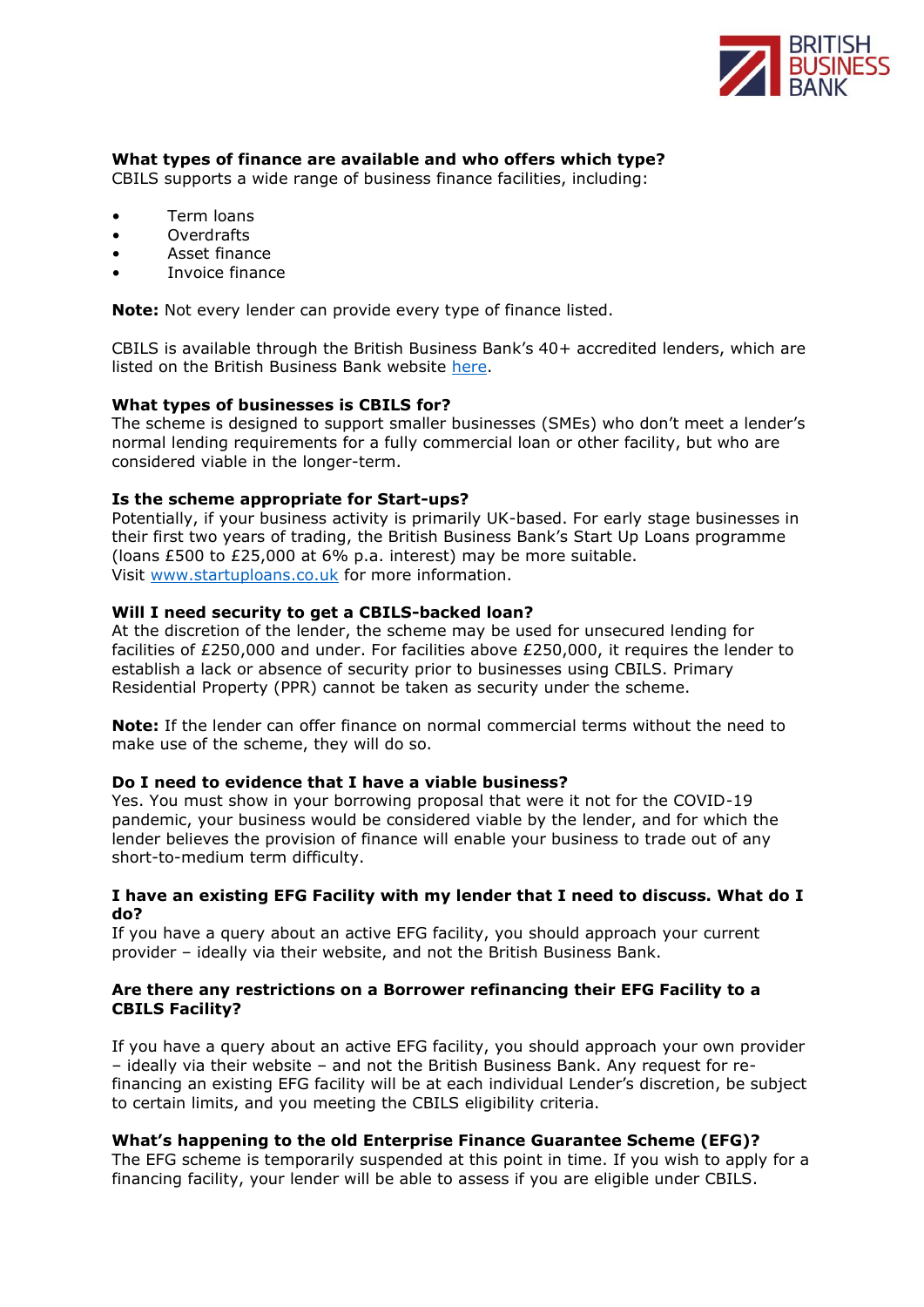

## **How long will CBILS run for?**

CBILS will initially run for six months.

# **Will the CBILS funds run out so I can't access the scheme?**

No. Government has confirmed that the amount of funding available under the scheme will be demand-led. Therefore there is no immediate need to approach a lender if you do not need finance in the short-term. The scheme will initially run for six months.

#### **Are sole traders / freelancers eligible?**

Yes, as long as the business activity is operated through a business account. The scheme is open to sole traders, freelancers, body corporates, limited partnerships, limited liability partnerships or other legal entity carry out a business activity in the United Kingdom, with annual turnover of up to  $E45m$ , operating in all sectors<sup>4</sup>.

The business must generate more than 50% of its turnover from trading activity.

#### **Can Lenders take a Personal Guarantee to cover the 20% loss that the Bank will make?**

No, if a lender makes a claim on the CBILS guarantee it will be after the lender has completed its normal recovery procedures (including realisation of any Personal Guarantees). The CBILS guarantee covers 80% of the lenders post recoveries claim. The lender will always suffer a 20% loss when claiming on the CBILS guarantee.

#### **I have had** *de minimis* **aid in the past, can I still get a loan?**

Yes, as long as you meet the scheme's eligibility criteria. Any previous *de minimis* state aid does not impact your eligibility for CBILS and does not need to be taken into account by the Lender. CBILS operates as a notified scheme rather than under *de minimis* as EFG did. There is no interaction between any *de minimis* state aid previously received by a business and the size of the CBILS facility they can access, should they be eligible.

## **I am getting other kinds of aid to help respond to COVID-19 - can I still get a loan?**

Yes. The eligibility criteria for CBILS does not require Lenders to take into account the other forms of government support that SMEs may be benefiting from e.g. business rate reliefs or grants unrelated to the CBIL scheme.

### **How is CBILS different from the EFG scheme?**

CBILS is a new scheme. It is different from EFG in a number of ways.

- 1. CBILS provides the lender with an 80% government backed partial guarantee against the outstanding facility balance, subject to an overall portfolio cap. Under EFG this was 75%.
- 2. There is no guarantee fee for SMEs to use CBILS.

<sup>4</sup> The following trades and organisations are not eligible to apply: Banks, Building Societies, Insurers and Reinsurers (but not insurance brokers); The public sector including state funded primary and secondary schools; Employer, professional, religious or political membership organisation or trade unions.